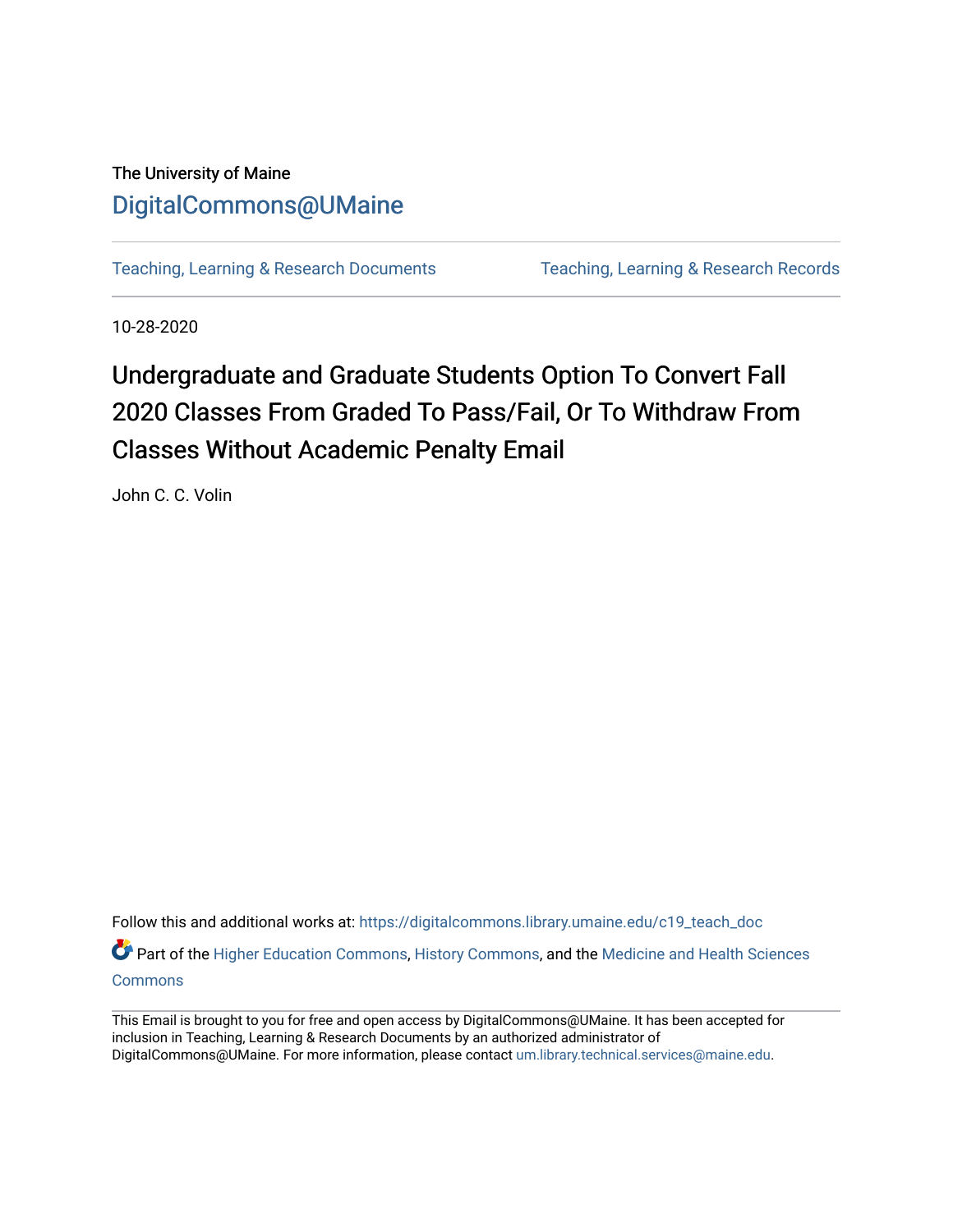

**Matthew Revitt <matthew.revitt@maine.edu>**

## **Undergraduate and Graduate students option to convert fall 2020 classes from graded to pass/fail, or to withdraw from classes without academic penalty** 1 message

**UMaine Provost** <umprovost@maine.edu> Wed, Oct 28, 2020 at 10:41 AM To: umfaculty@lists.maine.edu Bcc: matthew.revitt@maine.edu

Dear Colleagues:

Following a thoughtful and productive collaboration with Faculty Senate, Robert Dana and I shared the note below with all UMaine students (undergraduate and graduate) earlier this morning.

We recognize that guidance from academic advisors will be paramount as students make choices about the Pass/Fail option and individual course withdrawals. Thank you in advance for sharing information and insights with students in your respective departments, schools, and colleges, including counsel about courses or programs for which choosing Pass/Fail and/or withdrawing from a course may not be in their best interests.

Best regards, John

John C. Volin Executive Vice President for Academic Affairs and Provost University of Maine 5703 Alumni Hall, Suite 201 Orono, ME 04469-5703 xxxxxxxxxxxxxxxxxxxxxxx

Dear Students:

Your concerns are important to us and we have heard you through the town halls, flash surveys, and conversations with staff and faculty.

The UMaine Administration has been working together with the Faculty Senate to address issues in a thoughtful, and expedited manner, and so this semester we are instituting the following pass/fail/withdrawal policy.

Best regards,

John Volin, Executive Vice President for Academic Affairs and Provost Robert Dana, Vice President for Student Life and Dean of Students

Undergraduate and graduate students enrolled in University of Maine classes have the option to convert their fall 2020 class(es) from graded to Pass/Fail, or to withdraw from one or more classes without academic penalty (equivalent to a grade of W).

The university's goal in making these changes is to be as student-centric as possible by offering choices that promote academic integrity and positive learning outcomes.

The Pass/Fail and course withdrawal policy and procedure for Fall 2020 are:

Pass/Fail

1. Students will have one week after grades are posted to select the P/F option. The deadline for posting grades in MaineStreet is December 26, so the deadline for selecting the P/F option is January 2, 2021. You can select P/F for one or more fall courses by completing an online form that will be made available through the Office of Student Records on December 14, 2020. Do not submit the form until final grades have been posted. Students are encouraged to discuss their grading choices with their academic advisor.